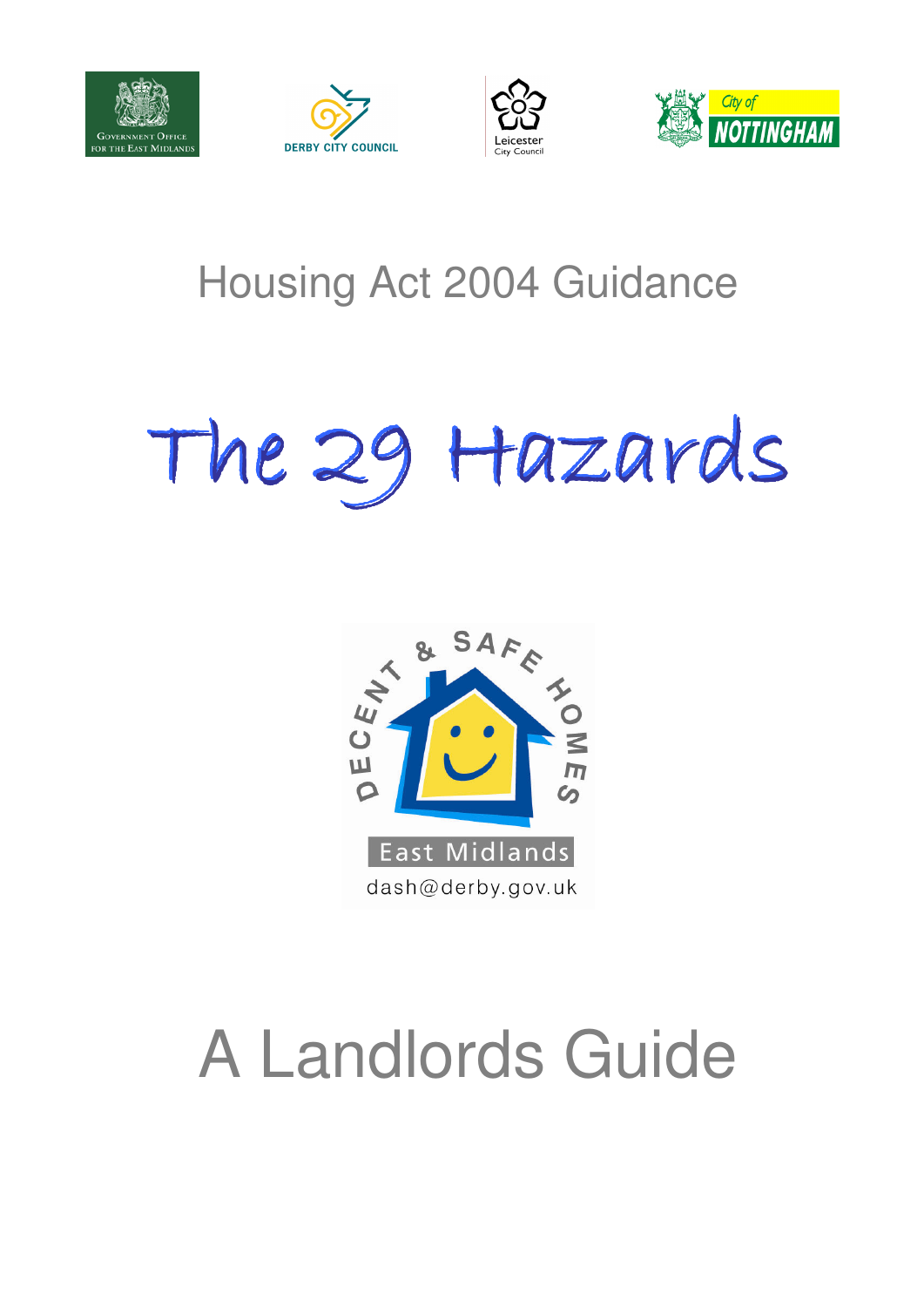Threats to mental & physical wellbeing from living with dampness, mould & fungal growths and dust mites. Most Vulnerable: 14 years or less



#### **2. Excess Cold**

Threats to health from exposure to sub-optimal indoor temperatures. Most Vulnerable: 65 years plus

\_\_\_\_\_\_\_\_\_\_\_\_\_\_\_\_\_\_\_\_\_\_\_\_

#### **3. Excess Heat**

Caused by excessively high indoor temperatures. Most Vulnerable: 65 years plus

\_\_\_\_\_\_\_\_\_\_\_\_\_\_\_\_\_\_\_\_\_\_\_\_

#### **4. Asbestos & MMF**

Caused by exposure to asbestos and manufactured mineral fibres (MMF).

Most Vulnerable: No specific group



#### **5. Biocides**

Threats to health from those chemicals used to treat mould growth and timber in dwellings. Most Vulnerable:

\_\_\_\_\_\_\_\_\_\_\_\_\_\_\_\_\_\_\_\_\_\_\_\_

No specific group

#### **1. Damp & Mould Growth 6. Carbon Monoxide & Fuel 12. Entry by Intruders Combustion Products**

Hazards due to high levels of CO, NO2, SO2 & smoke in the atmosphere. Most Vulnerable:

For CO - 65 years plus, for NO2, SO2 & smoke – no specific group



#### **7. Lead**

Threats to health from the ingestion of lead. Most Vulnerable: Under 3 years

\_\_\_\_\_\_\_\_\_\_\_\_\_\_\_\_\_\_\_\_\_\_\_\_

#### **8. Radiation**

Threats to health from radon gas, airborne, or dissolved in water. E.g., leakage from microwaves might be considered. Most Vulnerable:

People aged 60-64 who have had a lifetime exposure to radon

#### **9. Uncombusted Fuel Gas**

\_\_\_\_\_\_\_\_\_\_\_\_\_\_\_\_\_\_\_\_\_\_\_\_

The threat of asphyxiation due to fuel gas escaping into the atmosphere within a dwelling. Most Vulnerable: No specific group \_\_\_\_\_\_\_\_\_\_\_\_\_\_\_\_\_\_\_\_\_\_\_\_

#### **10. Volatile Organic Compounds**

VOC's are diverse group of organic chemicals which includes formaldehyde that are gaseous at room temperature, and are found in a variety of materials within the home.

Most Vulnerable: No specific group

#### **11. Crowding and Space**

\_\_\_\_\_\_\_\_\_\_\_\_\_\_\_\_\_\_\_\_\_\_\_\_

Health hazards linked to a lack of living space for sleeping and a normal family/household life. Most Vulnerable: No specific group

\_\_\_\_\_\_\_\_\_\_\_\_\_\_\_\_\_\_\_\_\_\_\_\_

Problems keeping a dwelling secure against unauthorised entry, and the maintenance of defensible space. Most Vulnerable:

\_\_\_\_\_\_\_\_\_\_\_\_\_\_\_\_\_\_\_\_\_\_\_\_

No specific group

### **13. Lighting**

Threats to physical and mental health linked to inadequate natural and/or artificial light. It includes the psychological effect associated with the view from the dwelling through glazing.

Most Vulnerable: No specific group



#### **14. Noise**

Threats to physical and mental health caused by noise exposure inside the dwelling or within its cartilage.

Most Vulnerable: No specific group

#### **15. Domestic Hygiene, Pests & Refuse**

\_\_\_\_\_\_\_\_\_\_\_\_\_\_\_\_\_\_\_\_\_\_\_\_

Health hazards due to poor design, layout and construction to the point where the dwelling cannot readily be kept clean and hygienic; access into and harbourage within dwelling for pests; inadequate and unhygienic provision for storing and disposal of household waste.

Most Vulnerable: No specific group

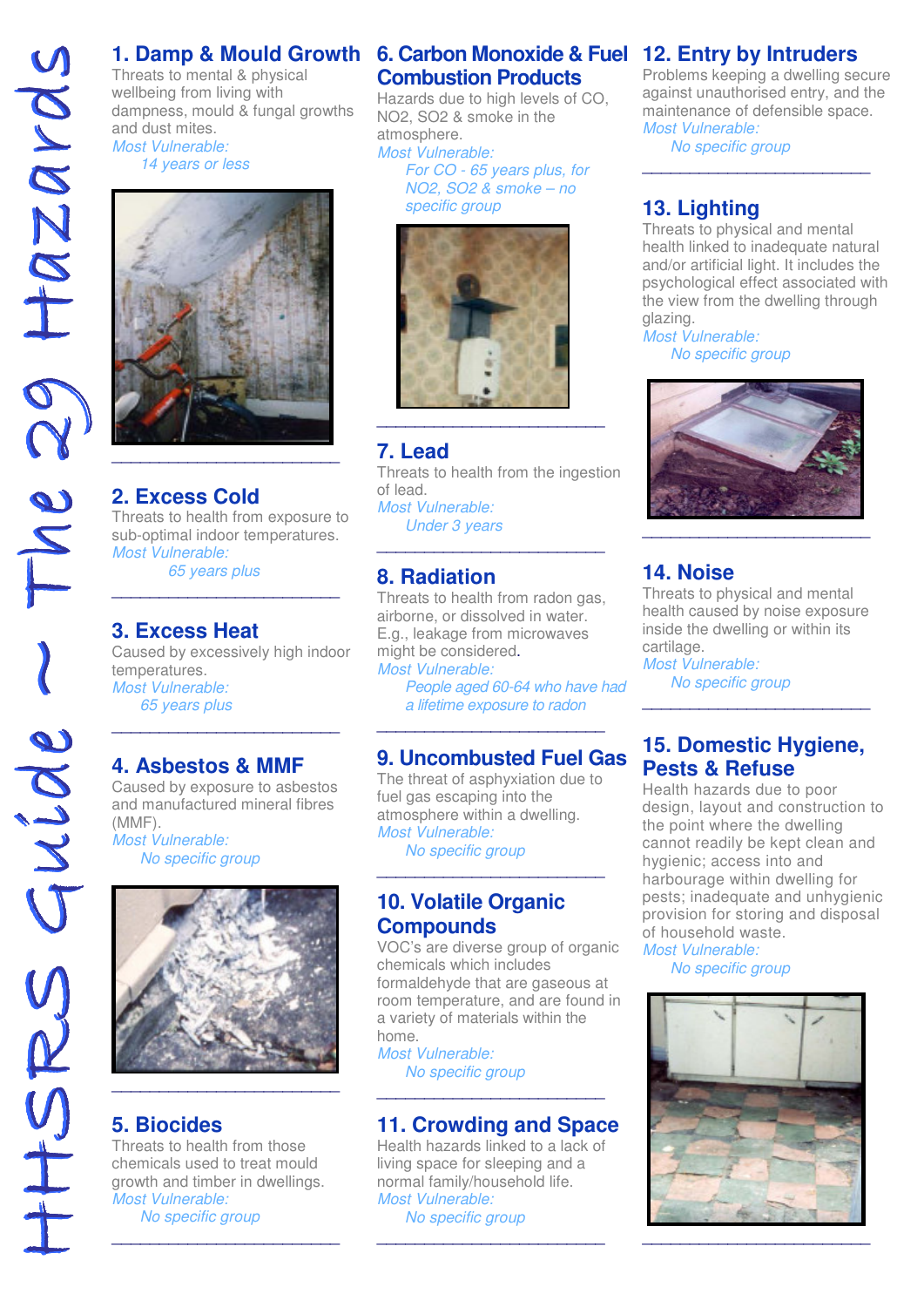#### **16. Food Safety**

Threats of infection due to inadequate facilities for the storage, preparation and cooking of food. Most Vulnerable: No specific group



#### **17. Personal Hygiene, Sanitation & Drainage**

Threats of infection and threats to mental health associated with personal hygiene, including personal washing and clothes washing facilities, sanitation and drainage.

Most Vulnerable: Under 5 years \_\_\_\_\_\_\_\_\_\_\_\_\_\_\_\_\_\_\_\_\_\_\_\_\_

#### **18. Water Supply for Domestic Purposes**

The quality and adequacy of the water supply for drinking and for domestic purposes such as cooking, washing, cleaning and sanitation. Most Vulnerable:

 No specific group \_\_\_\_\_\_\_\_\_\_\_\_\_\_\_\_\_\_\_

#### **19. Falls Associated with Baths etc.**

Falls associated with a bath, shower or similar facility. Most Vulnerable: 60 years plus

\_\_\_\_\_\_\_\_\_\_\_\_\_\_\_\_\_\_\_\_\_\_\_\_\_

#### **20. Falls on the Level**

Falls on any level surface such as floors, yards and paths. It also includes falls associated with trip steps, thresholds or ramps, where the change in level is less than 300mm. Most Vulnerable:

 60 years plus \_\_\_\_\_\_\_\_\_\_\_\_\_\_\_\_\_\_\_\_\_\_\_\_\_

#### **21. Falls Associated with Stairs and Steps**

Falls associated with stairs, steps and ramps where the change in level is greater than 300mm. It includes falls on stairs or internal ramps within the dwelling, internal common stairs or ramps within a building, access to the dwelling and to shared facilities or means of escape in case of fire. It also includes falls over stair, step or ramp guarding (balustrading). Most Vulnerable:

60 years plus



#### **22. Falls between Levels**

Falls from one level to another, inside or outside a dwelling, where the difference in levels is more than 300mm. For example, falls out of windows, falls from balconies or landings, falls from accessible roofs, into basement wells, and over garden retaining walls. Most Vulnerable:

 Under 5 years \_\_\_\_\_\_\_\_\_\_\_\_\_\_\_\_\_\_\_

#### **23. Electrical Hazards**

Hazards from electric shock or electricity burns, including from lightning strikes. Most Vulnerable:

Under 5 years



#### **24. Fire**

Threats from uncontrolled fire and smoke. It includes injuries from clothing catching alight, which appears to be common when people attempt to put out a fire. It does not include clothing catching alight from a controlled fire by reaching across a gas flame or an open fire used for space heating. Most Vulnerable:

60 years plus

#### **25. Hot Surfaces & Materials**

\_\_\_\_\_\_\_\_\_\_\_\_\_\_\_\_\_\_\_

Burns or injuries caused by contact with a hot flame or fire, and contact with hot objects or hot non-water based liquids, and scalds – injuries caused by contact with hot liquids and vapours. It includes burns caused by clothing catching alight from a controlled fire or flame.

Most Vulnerable: Under 5 years



#### **26. Collision & Entrapment**

\_\_\_\_\_\_\_\_\_\_\_\_\_\_\_\_\_\_\_

This includes risks of physical injury from: Trapping body parts in architectural features, e.g. trapping limbs or fingers in doors / windows; Colliding with objects e.g. glazing, windows, doors, low ceilings and walls. Most Vulnerable:

Under 5 years

\_\_\_\_\_\_\_\_\_\_\_\_\_\_\_\_\_\_\_

#### **27. Explosions**

Threat from the blast of an explosion, from debris generated by the blast, and from the partial or total collapse of a building as the result of an explosion. Most Vulnerable:

No specific group



### **28. Ergonomics**

Threats of physical strain associated with functional space and other features at dwellings.

Most Vulnerable: 60 years plus

#### **29. Structural Collapse & Falling Elements**

\_\_\_\_\_\_\_\_\_\_\_\_\_\_\_\_\_\_\_

The threat of the dwelling collapsing, or a part of the fabric falling because of inadequate fixing or disrepair, or as a result of adverse weather conditions. Structural failure may occur internally or externally.

Most Vulnerable: No specific group



\_\_\_\_\_\_\_\_\_\_\_\_\_\_\_\_\_\_\_